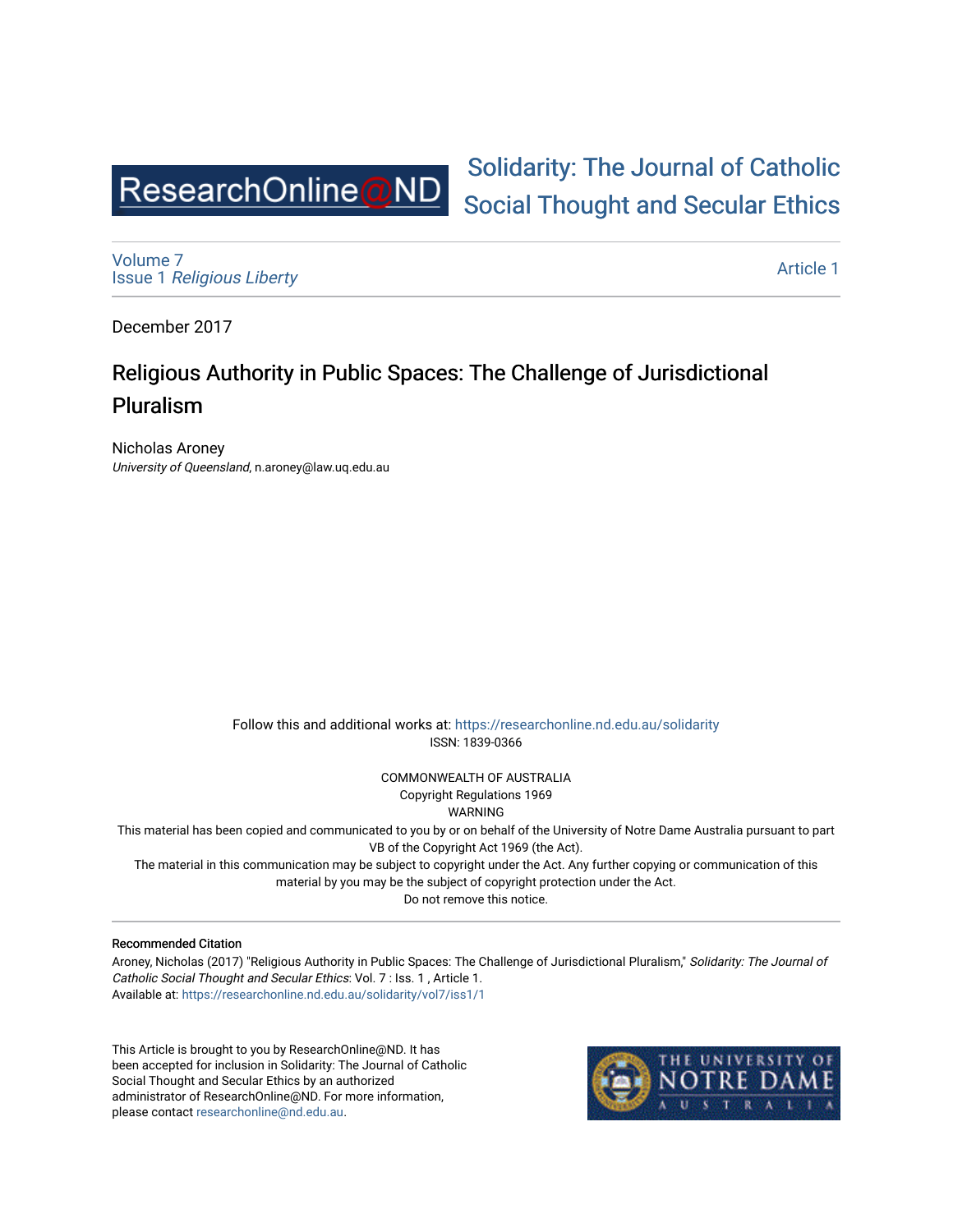## Religious Authority in Public Spaces: The Challenge of Jurisdictional Pluralism

### **Abstract**

The new significance of religion in Australian politics raises serious questions about how our politics is conceived and conducted. Liberal theorists have proposed three successive approaches to resolving the problem of religious disagreement in a diverse society. The first was to propose that reason, rather than religion, should bind the society together; that individuals should be free to continue to practice their religion privately, but that religion must no longer play a guiding role in public life. The second liberal solution was to extend the prohibition to all 'comprehensive doctrines', whether religious or secular, and to insist that state power must only operate on the basis of 'public reasons' that any sensible person could in principle understand and accept. The third liberal solution is to propose that secular reason and religious conviction operate in a deliberative dialogue with each other, in which each recognises its limitations and its reliance on the other. However, relationship between religion and politics is today being challenged by a new development that neither of these approaches can really address. This development is the emergence and intensification of legal and jurisdictional pluralism. Jurisdictional pluralism challenges the liberal settlement, not by threatening to 'take over' the state as such, but by developing alternative forms of public order that exist alongside those of the state. This development requires us to think about the relationship between religion and the state in a different way: one in which religion doesn't simply inhabit spaces that are private while the state possesses monopolistic control over the public sphere. In the new religious politics, religion seeks to define, create and inhabit spaces that are just about as public as those governed by the secular state. This is a situation that our politics has only just begun to think about.

### Cover Page Footnote

The support of ARC grant DP120101590 is gratefully acknowledged. Thanks are also due to Alex Deagon and the anonymous reviewers for comments on an earlier version of this paper.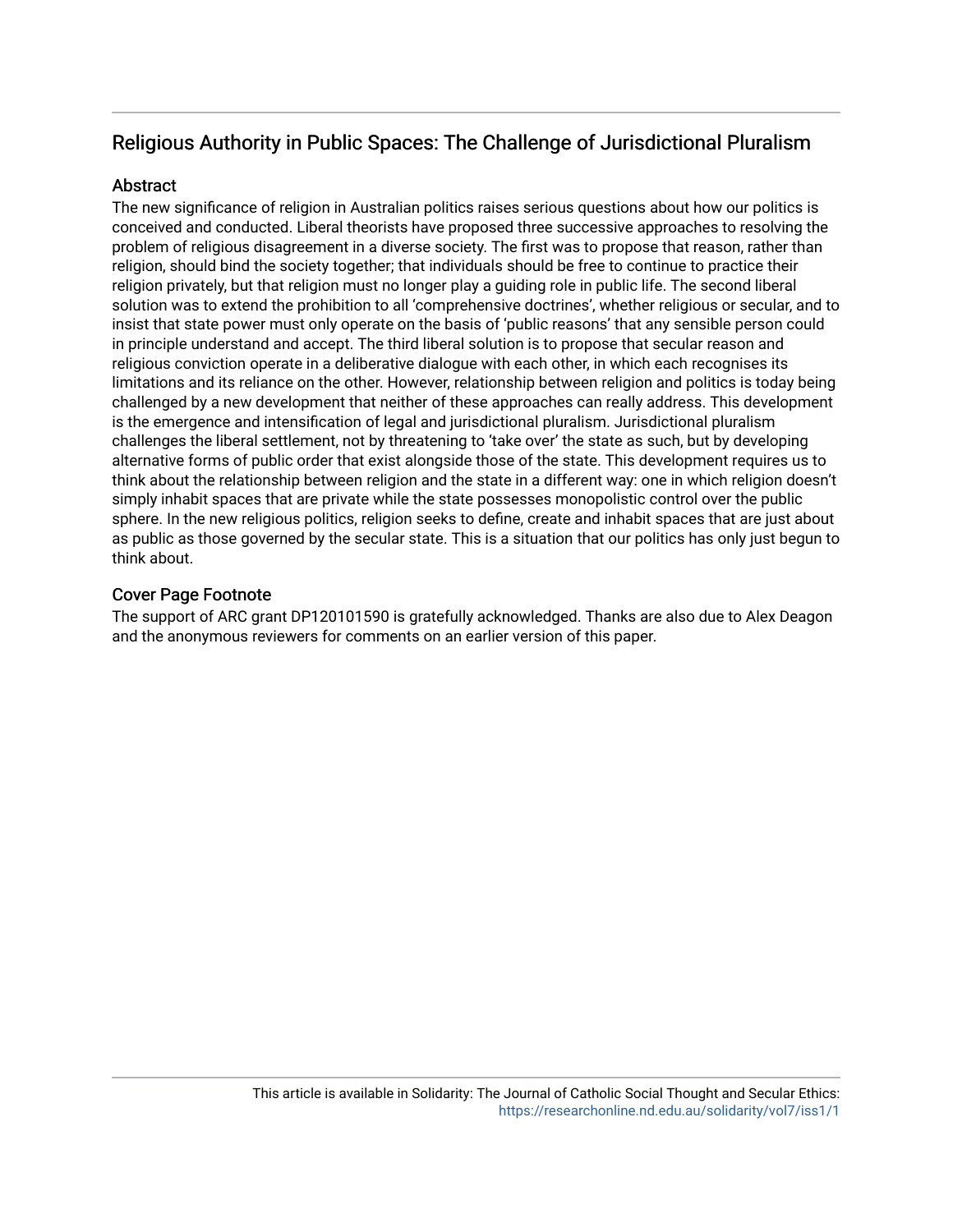#### Religious Authority in Public Spaces: The Challenge of Jurisdictional Pluralism

#### Nicholas Aroney\*

#### I. Introduction

As in most western countries, the proportion of Australians who identify themselves as Christian has declined significantly over the last fifty years or so. Does that mean that Australia is becoming more secular? It might seem so. For while there have been increases in the numbers of people who identify themselves with other religions—such as Buddhism and Islam, the largest increases have been among those reporting no religion.<sup>1</sup> And yet, religion seems to have a significance in Australian politics that it did not have three or so decades ago.<sup>2</sup> Indeed the very decision of the Australian Bureau of Statistics to put the option 'no religion' above the other religious affiliations in the 2016 census gave rise to significant controversy in the context of what proved to be a very poorly administered census.<sup>3</sup>

The religious orientation of our political leaders has become an important issue in public debate. Some tried to link former Prime Minister John Howard with the religious right, a theory that rests on a modicum of truth, provided that some of the wilder conspiracy theories are duly discounted.<sup>4</sup> Responding to the view that conservative Christians were tending to vote in favour the Coalition,<sup>5</sup> former Prime Minister Kevin Rudd presented himself as a Christian socialist who looked to figures such as Dietrich Bonhoeffer for inspiration.<sup>6</sup> Upon becoming Prime Minister in 2010, Julia Gillard was immediately asked about her stance towards religion, and her response that she did not have any personal religious faith was deemed significant enough to make front page news.<sup>7</sup> Former Prime Minister Tony Abbott's Catholic faith was frequently the subject of discussion, even though Abbott himself tended to play down its significance for his politics. $8$  The religious orientations of current Prime Minister Malcolm Turnbull and Opposition Leader Bill Shorten have been less

<sup>\*</sup> Professor of Constitutional Law, School of Law, The University of Queensland, Australia. The support of ARC grant DP120101590 is gratefully acknowledged. Thanks are also due to Alex Deagon and the anonymous reviewers for comments on an earlier version of this paper.

<sup>1</sup> According to the 2016 Census, 52.1% reported Christianity as their religion, 30.1% reported 'no religion, and 8.2% reported some other religion. Of those reporting Christianity the proportions among the denominations were: Roman Catholic (22.6%), Anglican (13.3%), Uniting (3.7%), Presbyterian and Reformed (2.3%), Eastern Orthodox (2.1%), Baptist (1.5%), Pentecostal (1.1%) and Lutheran (0.7%). Among the non-Christian religions the proportions were: Islam (2.6%), Buddhism (2.4%), Hinduism (1.9%), Sikhism (0.5%) and Judaism (0.4%). See *Census of Population and Housing: Reflecting Australia - Stories from the Census, 2016 (2071.0): Religion in Australia* (Australian Bureau of Statistics, 2016).

<sup>2</sup> See Stephen Mutch, 'Religion in Australian politics: a surfacing debate', *AQ: Journal of Contemporary Analysis*, 2004 (September-October): 15-20.

<sup>3</sup> Andrew West, 'The war over "no religion" on the 2016 Australian Census', *ABC Religion and Ethics Report*, 2 September 2015.

<sup>4</sup> E.g., Marion Maddox, *God under Howard: The Rise of the Religious Right in Australian Politics* (Sydney: Allen & Unwin, 2005).

<sup>5</sup> See Clive Bean and Ian McAllister, 'Voting Behaviour: Not an Election of Interest (Rates)', in Marion Simms and John Warhurst (eds), *Mortgage Nation: The 2004 Australian Election* (Perth: API Network, 2005).

<sup>6</sup> Kevin Rudd, 'Faith in politics', *The Monthly*, October 2006, 22-30.

<sup>7</sup> Joe Kelly, 'Julia Gillard respects religious beliefs but will not "pretend" to have faith for votes', *The Australian*, 29 June 2010.

<sup>8</sup> Tony Abbott interview with Laurie Oakes, *Channel Nine Today Program*, 6 December 2009.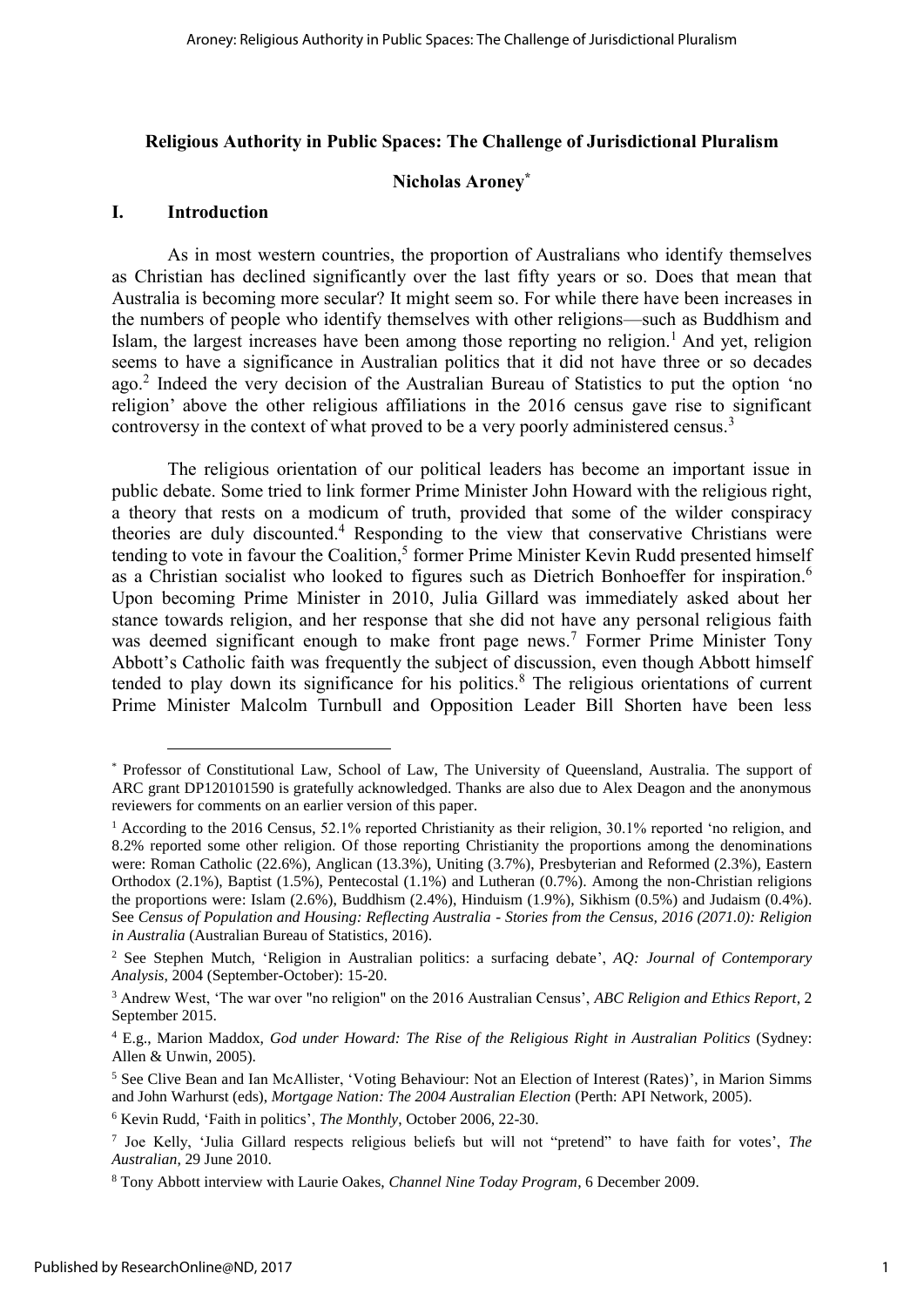prominent in public discussion,<sup>9</sup> but religion itself has continued to be a significant issue in Australian politics.

There have been several important 'academic' forays into the issue. John Warhurst has drawn attention to several factors: the changing denominational composition of the political parties; the public presentation of religious beliefs; the appointment of religiously-affiliated individuals to public office; the role of religious convictions in public policy debates and conscience votes in parliament; faith-based delivery of government services; the electoral success of religiously-associated political parties; and special issues faced by particular religious groups in Australia, such as what he called the 'politics of Islam in Australia'.<sup>10</sup> Roy Williams recently documented the religious faith of Australia's Prime Ministers since Edmund Barton.<sup>11</sup> Important work by Stephen Chavura and Ian Tragenza has re-examined the nature and significance of secularism and secularisation in Australia.<sup>12</sup> Judith Brett has underscored the role of religion and culture, rather than class, in the development of Australia's mainstream political parties.<sup>13</sup> Anna Crabb has drawn attention to an increased use of religious content in speeches delivered by Australian federal politicians.<sup>14</sup> Gregory Melleuish, building on this, has drawn attention to a corresponding 'cultural turn' in the academic discussion of Australian politics, a development that is closely associated with religion.<sup>15</sup> All of this has placed 'received' conceptions of the separation of church and state under sustained pressure.<sup>16</sup> Thus, two of the most significant decisions brought down by the High Court in recent years concerned a constitutional challenge to the federal government's national school chaplaincy program.<sup>17</sup> In this climate, several prominent religious leaders have addressed the question of religion and politics in one way or another. George Pell, Cardinal and then Archbishop of Sydney, published a collection of essays discussing the role of Catholic faith and doctrine within the modern and post-modern conditions of contemporary Western societies.<sup>18</sup> Tom Frame, the Anglican Bishop to the Australian Armed Forces, similarly defended a carefully-defined role for religion in public life.<sup>19</sup> Jesuit Priest

<sup>14</sup> Anna Crabb, 'Invoking Religion in Australian Politics,' *Australian Journal of Political Science* 44.2 (2009): 259.

<sup>15</sup> Gregory Melleuish, 'Australian politics in the Australian Journal of Political Science: A review,' *Australian Journal of Political Science* 50.4 (2015): 719.

<sup>16</sup> Darryn Jensen, 'Faith and Politics: The Rhetoric of Church-state Separation,' *Australian Religion Studies Review* 18.1 (2005): 25-47.

<sup>17</sup> *Williams v Commonwealth (No 1)* (2012) 248 CLR 156; *Williams v Commonwealth (No 2)* (2014) 252 CLR 416.

<sup>18</sup> George Pell, *God and Caesar: Selected Essays on Religion, Politics & Society,* M. A. Casey (ed.) (Washington DC: Catholic University of America Press, 2007).

<sup>19</sup> Tom Frame, Church and State: Australia's Imaginary Wall (Sydney: UNSW Press, 2006).

<sup>9</sup> Andrew West, 'What role will religion play in the upcoming federal election?' *ABC Religion and Ethics Report*, 12 May 2016 and 'The Religious Lives of Malcolm Turnbull and Bill Shorten', *ABC Religion and Ethics Report*, 16 June 2016.

<sup>&</sup>lt;sup>10</sup> John Warhurst, 'Religion in 21st Century Australian National Politics', Australian Senate Occasional Lecture, Parliament House, 5 May 2006. See also Farida Fozdar, 'The 'Choirboy' and the 'Mad Monk': Christianity, Islam, Australia's Political Landscape and Prospects for Multiculturalism,' *Journal of Intercultural Studies* 32.6 (2011): 621.

<sup>11</sup> Roy Williams, *In God They Trust?: The Religious Beliefs of Australia's Prime Ministers 1901-2013* (Bible Society Australia, 2013).

<sup>12</sup> Stephen Chavura and Ian Tragenza, 'Introduction: Rethinking Secularism in Australia (and Beyond),' *Journal of Religious History* 38.3 (2014): 299.

<sup>&</sup>lt;sup>13</sup> Judith Brett, 'Class, Religion and the Foundation of the Australian Party System: A Revisionist Interpretation' *Australian Journal of Political Science* 37.1 (2002): 39.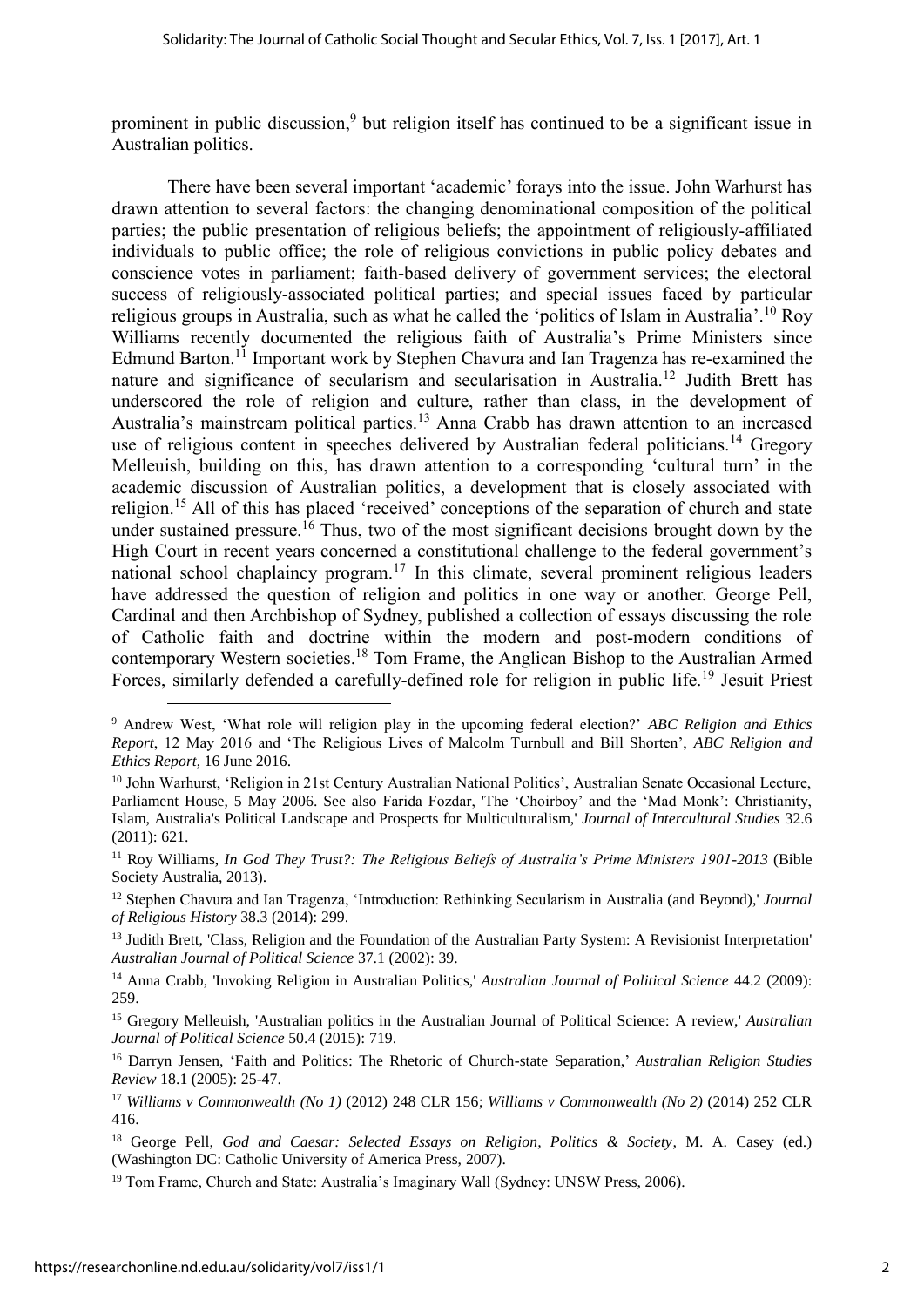and Professor of Law at Australian Catholic University, Frank Brennan, has likewise proposed a 'responsible' engagement between religion and politics in his recent book.<sup>20</sup> Marion Maddox, despite her misgivings about certain kinds of religious influence, has similarly argued for 'more', not 'less', religion in Australian politics.<sup>21</sup>

The resurfacing of religion in Australian public life is not unrelated to global developments. The general trend towards secularisation in Western countries is proving more complicated to analyse than once thought, $22$  and what we mean by 'secularisation' and 'secularism' is being scrutinised anew.<sup>23</sup> Francis Fukuyama's argument that the collapse of communism in Eastern Europe meant the triumph of democratic capitalism on the global stage was soon challenged by Samuel Huntington's equally controversial 'Clash of Civilisations' thesis. <sup>24</sup> As Jürgen Habermas has argued, the 'epochmaking' events of 1989-90 unveiled a world in which religion, religious difference and religious tensions would once again take centre stage.<sup>25</sup> It is no longer possible to assume an inevitable secularisation. The re-emergent role of religion raises very important questions about how our politics is conceived and conducted.

#### II. Objections to religion

One way of portraying the debate over the role of religion in Australian political life is to connect it with two fundamental principles of our constitutional system. Drawing on the example of the U.S. Constitution, the framers of the Australian Constitution chose to insert a constitutional guarantee that the newly-created Commonwealth of Australia would not have power to make laws for the purpose of either 'establishing any religion' or 'prohibiting the free exercise' thereof.<sup>26</sup> It is not my present concern to discuss the legal meaning of these guarantees,  $27$  but rather to draw attention to the two underlying principles with which they are more or less associated.<sup>28</sup>

What might be called the 'non-establishment principle', on one hand, centres on the legitimate use of the coercive force of government. In a democracy, it is pointed out, political

<sup>20</sup> Frank Brennan, *Acting on Conscience* (St Lucia: University of Queensland Press, 2007).

<sup>21</sup> Marion Maddox, 'An Argument for More, Not Less, Religion in Australian Politics,' *Australian Religion Studies Review* 22.3 (2009): 345-367.

<sup>22</sup> Peter L. Berger (ed), *The Desecularization of the World: Resurgent Religion and World Politics* (Grand Rapids, MI: Eerdmans, 1999); Jürgen Habermas, 'Notes on a post-secular society,' *New Perspectives Quarterly* 25.4 (2008): 17-29.

<sup>23</sup> Charles Taylor, *A Secular Age* (Cambridge, MA: Belknap Press of Harvard University Press, 2007); Talal Asad, *Formations of the Secular: Christianity, Islam, Modernity* (Stanford University Press, 2003).

<sup>24</sup> Francis Fukuyama, *The End of History and the Last Man* (New York: Free Press, 1992); Samuel P. Huntington, 'The Clash of Civilizations?' *Foreign Affairs* 72.3 (1993): 22-49; Samuel P. Huntington, *The Clash of Civilizations and the Remaking of World Order* (New York: Simon & Schuster, 1996).

<sup>25</sup> Jürgen Habermas, 'Religion in the Public Sphere' (2006) 14(1) *European Journal of Philosophy* 14.1 (2006): 1-2.

<sup>26</sup> Australian Constitution, section 116. See Richard Ely, *Unto God and Caesar: Religious Issues in the Emerging Commonwealth 1891-1906* (Melbourne University Press, 1976).

<sup>27</sup> On which, see Gabriel Moens and John Trone, *Lumb and Moens' The Constitution of the Commonwealth of Australia Annotated* (7th ed: Sydney: LexisNexis Butterworths, 2007) §116; Nicholas Aroney et al, *The Constitution of the Commonwealth of Australia: History, Principle and Interpretation* (Cambridge University Press, 2015) 338-355.

<sup>28</sup> I do not mean to suggest that this is the *best* way to understand the issues, but that the idea that there are two distinct principles shapes the way in which the issues are often thought about in Western countries such as Australia. I will return to this tendency in the conclusion.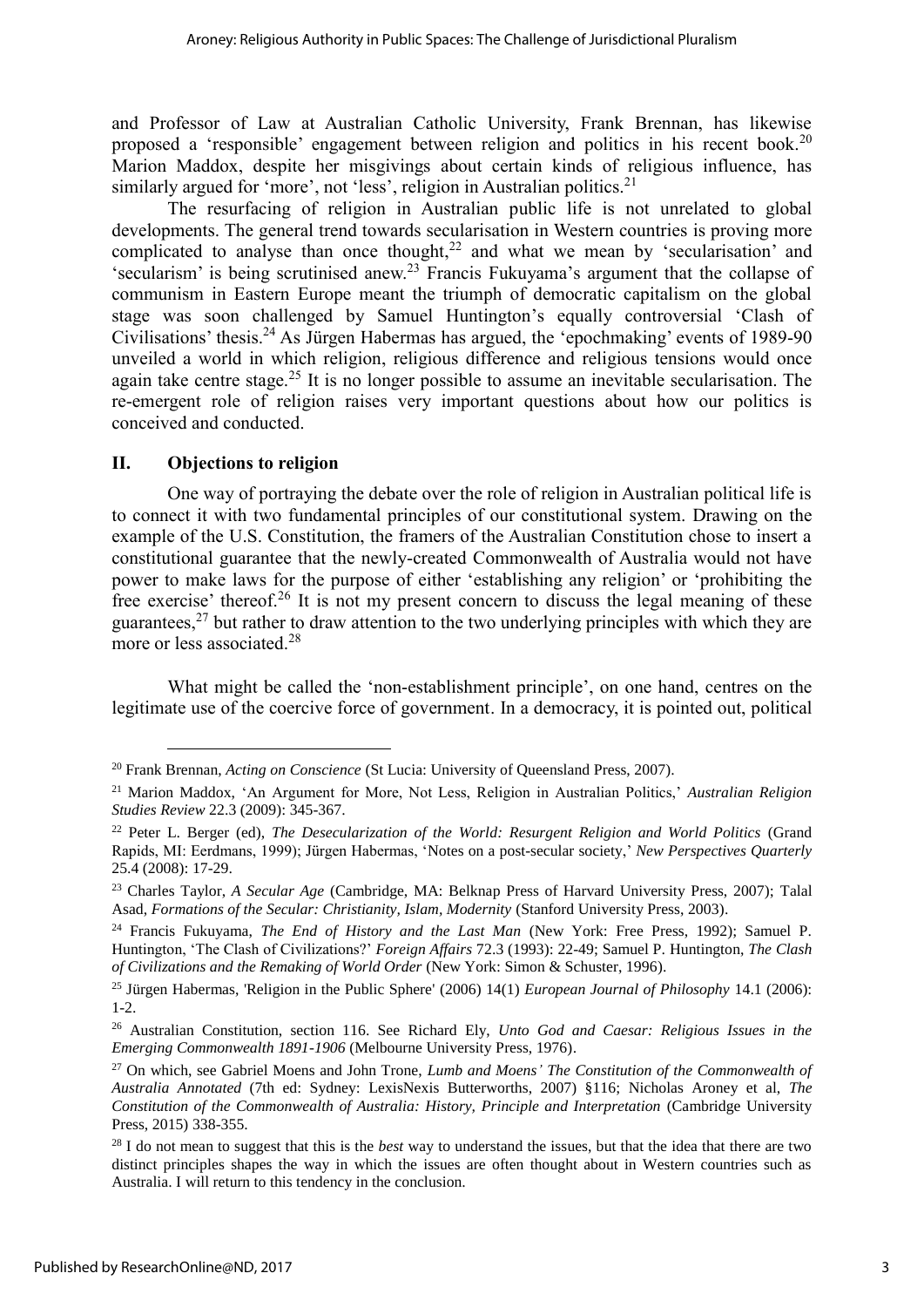debate and decision-making determines when and for what purposes the coercive power of government will be exercised. Concerned that the exercise of such power must be legitimate and widely accepted in a religiously plural society, it is argued that religious convictions have no legitimate role to play in justifying the use of government force.<sup>29</sup> The 'free exercise principle', on the other hand, asserts that religious freedom is a fundamental right of citizens. It is argued, on this basis, that religious citizens should be as free as secular citizens to engage in political discourse without having to abandon their deepest held personal convictions.<sup>30</sup>

When put this way, the non-establishment and free-exercise principles appear to conflict with each other. One suggests that religious convictions have no legitimate role in public discourse, the other suggests that that religious citizens have a right to express their convictions in political debate. How is this tension to be resolved? To address this question it is necessary to understand the nature and grounds of the objection to the use of religious convictions in liberal politics.

The underlying objection to religion proceeds on at least four levels. At its most visceral and primeval level, the objection rests on the view that religion is in some fundamental way inherently pernicious and evil. The view here is that religion, by creating false hopes of reward in an afterlife and encouraging false certainties in the truth of particular beliefs, encourages fanaticism, persecution and a gullibility that enables powerful vested interests and political demagogues to manipulate, control and tyrannise entire societies. One version of this line of argument was advanced by Karl Marx, who said that religion is the 'opium of the people' and that the 'abolition of religion as the illusory happiness of the people' is required for their real happiness.<sup>31</sup> While they would want to distance themselves from the horrible measures taken against religion in Stalinist Russia, Maoist China and Pol Pot's Cambodia, several proponents of the 'new Atheism' engage in this kind of argument.<sup>32</sup>

A second, somewhat less extreme objection to religion focuses on its 'irrationality': that it inculcates false beliefs and undermines scientific inquiry and rational decision-making, with the implication that, although it might be tolerated for the weak-minded, religion should be excluded from the pursuit of science, philosophy and public affairs.<sup>33</sup> Thirdly, and relatedly, religion is objected to as inherently sectarian: it divides us when we should be recognising what we have in common, with the implication that religion should especially be excluded from the exercise of public power and the coercive powers of the state.<sup>34</sup> Fourthly,

<sup>29</sup> See, e.g., John Rawls, *Political liberalism* (Columbia University Press, Paperback ed, 1996) 137; Robert Audi, 'The Separation of Church and State and the Obligations of Citizenship,' *Philosophy and Public Affairs* 18 (1987): 259, 277-86. See also Nicholas Aroney, 'The Constitutional (In)validity of Religious Vilification Laws: Implications for Their Interpretation,' *Federal Law Review* 34 (2006): 287, 297-303, discussing *Harkianakis v Skalkos* (1999) 47 NSWLR 302.

<sup>30</sup> See, e.g., Nicholas Wolterstorff, 'Freedom for Religion' in Nicholas Wolterstorff and Terence Cuneo (eds), *Understanding Liberal Democracy: Essays in Political Philosophy* (Oxford University Press, 2012) 298; Thaddeus J Kozinski, *The Problem of Religious Pluralism: And Why Philosophers Can't Solve It* (Lexington, 2013) 38.

<sup>31</sup> 'Introduction' to Karl Marx, *Critique of Hegel's Philosophy of Right* (Annette Jolin and Joseph O'Malley trans, Cambridge University Press, [1843] 1970).

<sup>32</sup> E.g., Sam Harris, *The End of Faith: Religion, Terror, and the Future of Reason* (Norton, 2004); Christopher Hitchens, *God Is Not Great: How Religion Poisons Everything* (Twelve, 2007).

<sup>33</sup> E.g., Richard Dawkins, *The God Delusion* (Bantam, 2006).

<sup>34</sup> E.g., John Rawls, 'The Idea of Public Reason Revisited,' *University of Chicago Law Review* 64 (1997): 765, 781.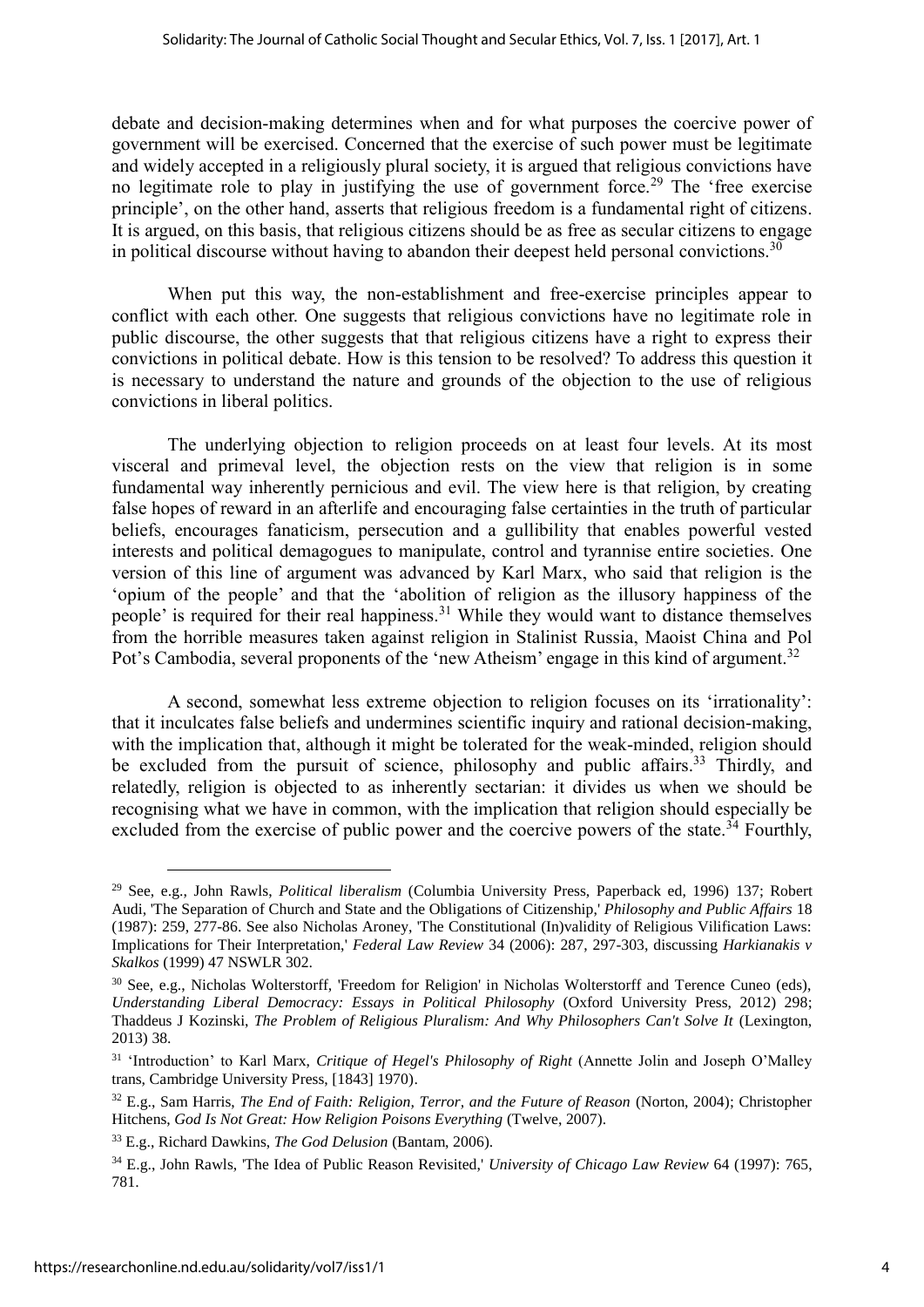religion is sometimes seen as 'other worldly' and thus irrelevant to the affairs of this present world. On this view, religion is not only excluded from public life, but religious people who understand their own religiosity in this way voluntarily withdraw themselves from public affairs, since they regard their religion as properly contemplative, mystical, spiritual, personal or private.<sup>35</sup>

#### III. Liberal Prescription A: Reason

The basic fear that drives the argument that religion should have no role in democratic politics is that religious pluralism can lead to intractable conflict. The standard account of this focuses on the post-Reformation division of Europe into warring camps, Catholic and Protestant, as well as Lutheran, Calvinist and Anabaptist, and the infamous 'wars of religion' which raged across Europe during much of the sixteenth and seventeenth centuries. The English civil war (1642-1651), although in form a conflict between the King and the landed gentry in Parliament, can similarly be characterised as a war between an established Anglicanism of an Anglo-Catholic sentiment against a 'lower church' Protestantism consisting of Presbyterians, Puritans and Separatists. While there is reason to doubt the simplicity of this story, its influence on liberal thought is abundantly clear.<sup>36</sup>

The original liberal solution to this problem of seemingly intractable conflict, pioneered by figures such as the English philosopher, John Locke, was one of rational Enlightenment and an appropriate moderation of the fervour and conviction with which we hold beliefs about which we are less than rationally certain.<sup>37</sup> To put the point broadly, the general background was that European society, as most societies before it, had seen religion as an essential binding force that held society together. But when conditions of religious diversity developed after the Reformation, the foundations of European society were placed in jeopardy, grounded in conflict between proponents of alternative religious visions. Against this, philosophers proposed that 'reason'—rather than religion—should bind society together; that individuals should be free to continue to practice their religion privately, but that the practice of religion must be removed out of the sphere of 'public' life—out of politics and government—and relegated to the 'private' spheres of religious community, home life and individual conscience.

This view took hold of the imagination of the intellectual leaders of Western Europe during the period we know as the Enlightenment, and the idea that religion should be relegated to the private sphere soon became a fundamental article of faith among the 'enlightened'. However, we don't today live in the heady days of the Enlightenment. We live, it is said, in a post-modern society in which a naïve faith in 'Reason' and a 'Rational Politics' have faded, at least for many, although they continue to influence many others.

This loss of faith in reason has at least three fundamental causes. The first is that the Enlightenment is now seen to be itself a kind of dogmatism that enshrined 'human reason' as a kind of secular God. In our post-modernity, we find it hard to maintain an uncritical faith in reason. The second cause is that the Enlightenment faith ended up producing a whole range

<sup>35</sup> See Ernst Troeltsch, *The Social Teaching of the Christian Churches* (Olive Wyon trans, George Allen & Unwin, 1931) 743-6, 800-802; H Richard Niebuhr, *Christ and Culture* (Harper & Row, 1951) Pt 2: 'Christ Against Culture'.

<sup>36</sup> For a trenchant critique of these arguments, see William T Cavanaugh, *The Myth of Religious Violence: Secular Ideology and the Roots of Modern Conflict* (Oxford University Press, 2009).

<sup>37</sup> See Nicholas Wolterstorff, *John Locke and the Ethics of Belief* (Cambridge University Press, 1996).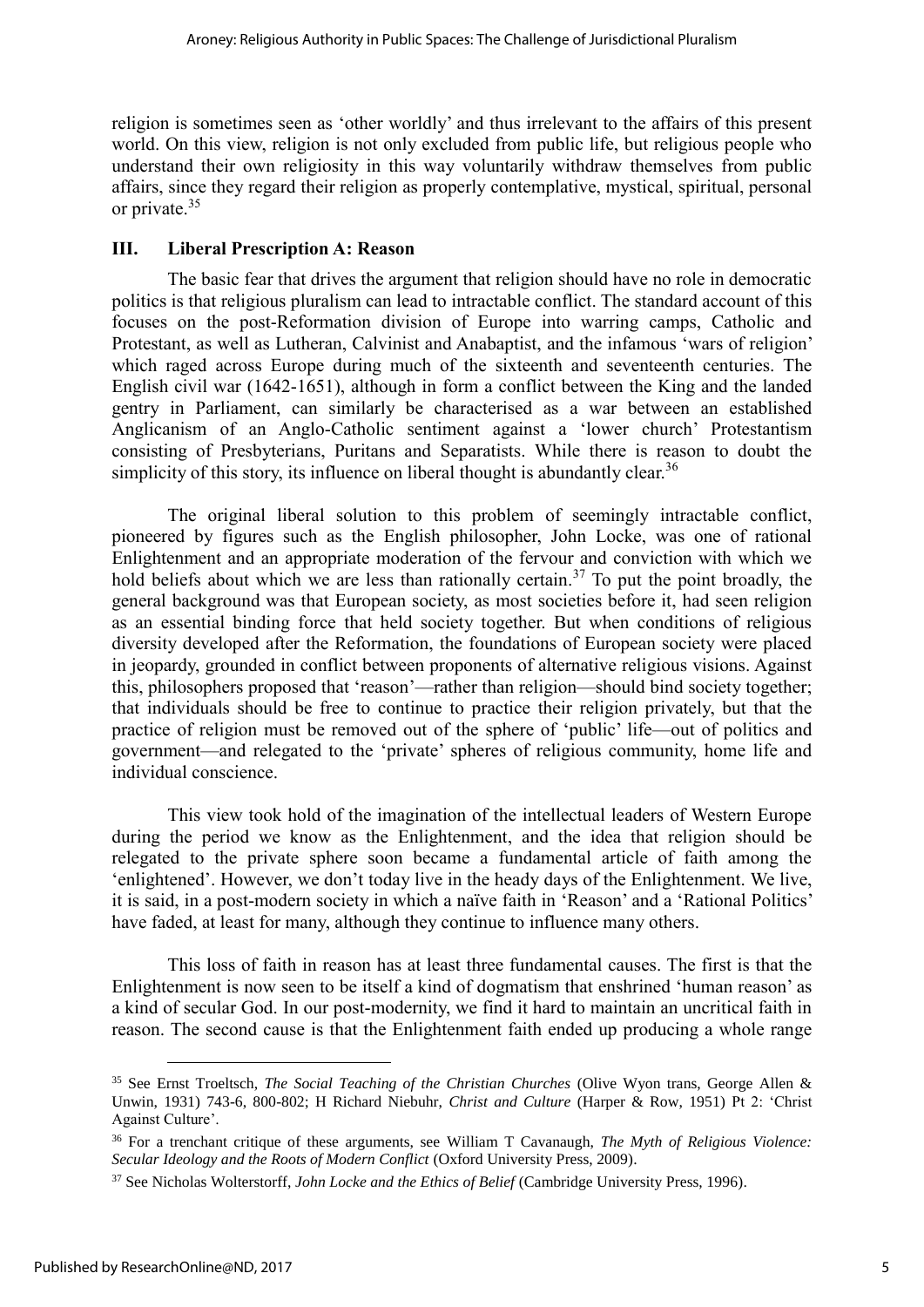of incompatible moral and political doctrines, themselves embroiled in a kind of intellectual conflict as intractable as the conflict between incompatible religious beliefs.<sup>38</sup> Worst of all, the twentieth century witnessed three major secular politico-economic doctrines literally at war with each other: fascism, communism and capitalism. And even among liberals, there was a proliferation of liberal political schemes: Locke, Smith, Kant, Bentham, Madison, Jefferson, Mill, Hayek, Berlin, Popper, Rawls, Dworkin, Nozick, Kymlicka—the list goes on. The third cause of the loss of faith in Enlightenment reason is that the twentieth century also saw what pragmatic reason could do: among other things, it could invent nuclear weapons and provide rationalisations for the use of indiscriminate bombing of civilian populations as ostensibly 'legitimate' and 'necessary' wartime measures.

#### IV. Liberal Prescription B: Public Reason

Against this background, the prevailing liberal approach to these matters had to change. It was now obvious that religion itself was not the only problem. Not only religious doctrines but also secular doctrines could be the cause of social division, intractable conflict and the infliction of untold political harms and military atrocities. And thus John Rawls, perhaps the most influential English-speaking political philosopher of the second half of the twentieth century, came to conclude that the problem lay not with only 'religious' convictions in politics but with any 'comprehensive doctrine' that sought to muscle its way into politics whether that doctrine be religious or secular in character.<sup>39</sup>

This was a necessary but critical step for Rawls to take, for in denying that the problem lies with 'religion' per se, and in acknowledging that the doctrines of the Enlightenment are as comprehensive as the religious doctrines they sought to displace, it became impossible to rely on the distinction between 'the religious' and 'the secular' to demarcate the bounds of acceptable political reasoning.<sup>40</sup> For Rawls, the crucial point was to distinguish 'comprehensive doctrine' on one hand and 'political reason' on the other. What did this distinction mean?

Rawls argued that a mere *modus vivendi*—an uneasy truce between fundamentally conflicting viewpoints—is insufficient.<sup>41</sup> It is not enough merely to recognise that neither side in the culture wars is going to prevail (for the time being, at least) and that we all just have to 'get along'. Without wholehearted support for a liberal democratic order, the system will never be stable and enduring. Should one party gain the upper hand they will be inclined to impose their dominance on the whole political order. What is required, Rawls argued, is that partisans on all sides recognise not just the pragmatic necessity of playing by the rules of the democratic game, but embrace what he called the obligations of 'democratic citizenship'.<sup>42</sup>

According to Rawls, a liberal society must be grounded upon the agreement of those who adhere only to *reasonable* comprehensive doctrines: that is, doctrinal positions that

<sup>38</sup> Alasdair MacIntyre, *Whose justice? Which rationality?* (University of Notre Dame Press, 1988).

<sup>39</sup> Rawls, n 29, xxvi-xxviii. On Rawls' transition from the comprehensive liberalism of *A Theory of Justice* (1971) to 'political liberalism', see Peter Sedgwick, 'The Public Presence of Religion in England: Anglican Religious leaders and Public Culture' in Nigel Biggar and Linda Hogan (eds), *Religious Voices in Public Places* (Oxford University Press, 2009) 238-9.

<sup>40</sup> Rawls, n 34, 775.

<sup>41</sup> Ibid 780-82.

<sup>42</sup> Ibid 766-7.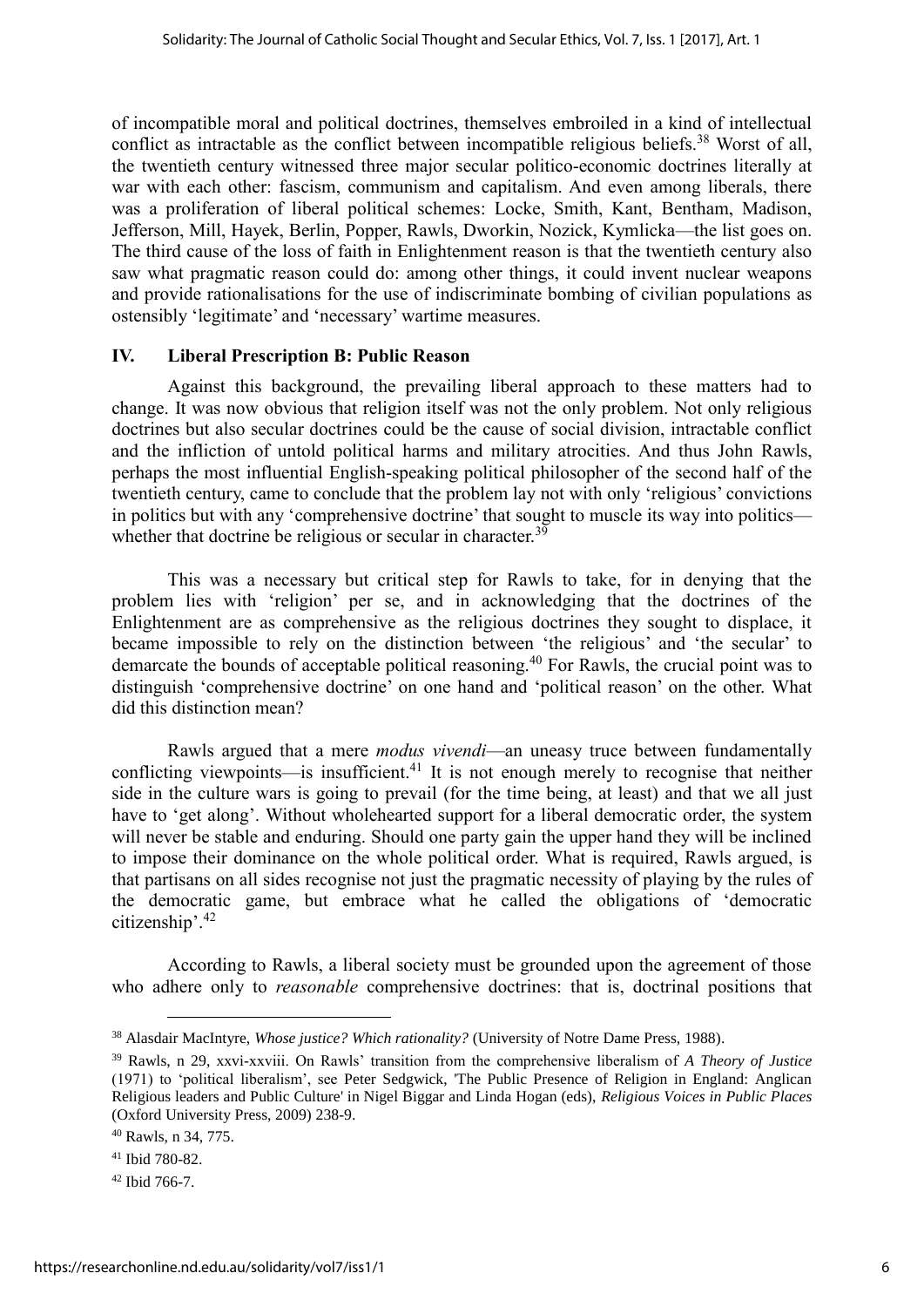forswear the goal of subordinating the political order to their particular comprehensive worldview and which accept the basic values of a constitutional, liberal-democratic regime. Rawls wrote as if we all adhere to a comprehensive doctrine of one kind or another, whether that worldview be religious, moral or philosophical in character, but a *reasonable* adherence to such doctrine allows us to be committed, at the same time, to the duties of democratic citizenship. Those who find themselves in a 'relentless struggle to win the world for the whole truth' or who are zealous 'to embody the whole truth in politics' hold positions, he said, that are incompatible with this principle.<sup>43</sup>

On Rawls' view, the principle of democratic citizenship requires participants in public debate to limit themselves to the use of reasons that all persons, no matter what their comprehensive doctrines, can reasonably accept. These reasons, which Rawls referred to as 'public reasons', can be presented in a manner that is independent of any particular comprehensive doctrine. An individual may hold a certain political position for some specific reason associated with that person's own comprehensive commitments. But the ethics of liberal democracy require the responsible citizen to present reasons that all reasonable people can, in principle, accept.

What are these public reasons? In short, they are based on distinctively liberal political principles, values and conceptions of justice. These principles are concerned with the basic political institutions of a society; they can be presented independently of any particular comprehensive doctrine; and they can 'be worked out from fundamental ideas seen as implicit in the public political culture of a constitutional regime, such as the conceptions of citizens as free and equal persons, and of a society as a fair system of cooperation'. According to Rawls, to engage in public reason is to appeal to these principles and ideas. Rawls admitted that the ethics of democratic participation allowed citizens to introduce into public discussion their particular comprehensive doctrines, but only if in due course 'properly public reasons' are offered to provide principled support for any particular political stance advocated in the public arena.<sup>44</sup>

#### V. Scrutinising Public Reason

Rawls said that public reason is a kind of reason that can be presented independently of comprehensive doctrine and can be worked out from fundamental ideas implicit in the public political culture of a democratic constitutional regime. However, public reason is a mirage: it is either too abstract and vague to be of any use in resolving contested political issues or else too concrete and specific to be the object of general consensus and agreement. For when we consider the nature of political debates over particular policies and laws, it becomes apparent that comprehensive doctrines of some kind are necessary to generate the level of specificity that is needed to address the issues in a decisive manner.

Take the contested issue of abortion for example. We may all agree about the right to life possessed by all human beings, as well as the right of every woman to control her own body. But these very abstract principles, although prima facie 'liberal' in character, do not resolve the question about whether abortion is justified, in what circumstances it might be justified, and to what extent it should be regulated by law. Our comprehensive doctrines do the real work here: our deeper conceptions of what a human being is; our deeper beliefs about personal autonomy and responsibility; and our approaches to how these should be understood in relation to one another. These fundamental orientations are the really determinative factors

<sup>43</sup> Ibid 766-7.

<sup>44</sup> Ibid 776.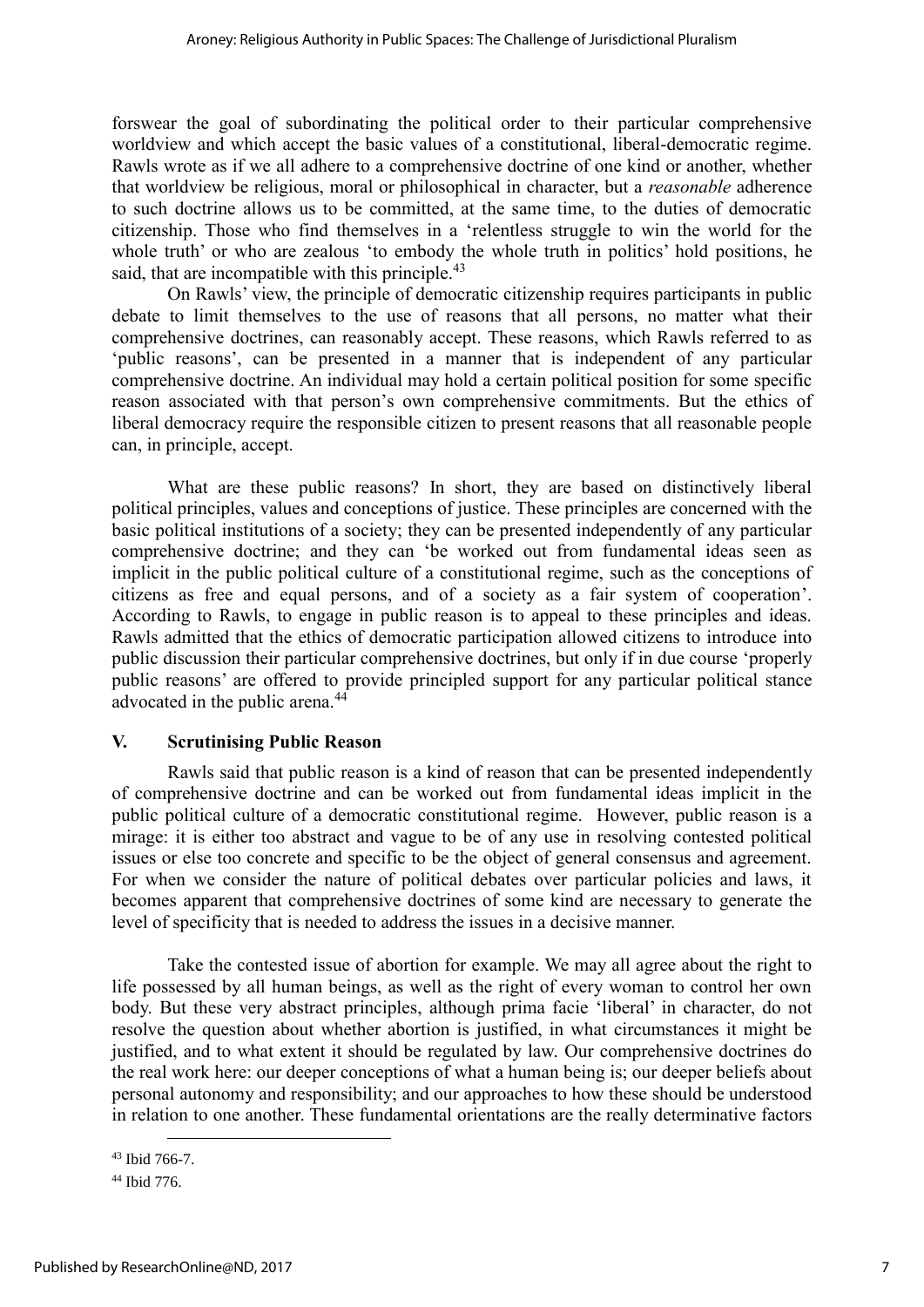in the debate.<sup>45</sup> There is no 'public reason' as Rawls defines it that is able to resolve the issues that arise in questions of life and death. Rawls later recognised this, and said that all that was to be done was for citizens simply to vote for the position that they 'sincerely think the most reasonable'.<sup>46</sup> But Rawls was not willing to acknowledge that citizens will come to their views based on their comprehensive doctrines about human personhood and individual autonomy.

Not only do our positions concerning particular contested issues turn on our comprehensive doctrines, but an insistence on public reason seems to be contrary to the principle of freedom of religious expression in the first place. As Nicholas Wolterstorff and others have argued, for many religious persons their religious faith applies to their whole lives, including their political lives, and it is a matter of religious conviction that they participate responsibly in political debate. Moreover, some religious citizens are simply unable to translate their religious reasons into public reasons while remaining true to their religious convictions, for their religious convictions dictate that they ought to base their political opinions on their religious convictions and articulate those opinions openly and honestly.<sup>47</sup> In these circumstances it would be unfair to require religious citizens to abandon their convictions while liberal citizens are able to insist on theirs. Wolterstorff therefore concludes that citizens should be free to articulate whatever kinds of reasons they wish in public deliberation, and political issues should be resolved, ultimately, by majority vote.

#### VI. Liberal Prescription C: Reason and Religion in Dialogue

The debate over the role of reason and religious faith in public discourse seems recently to have entered a third phase constituted especially by revised positions on the matter articulated by leading German political philosopher, Jürgen Habermas, as well as others, such as American political philosopher, William Connolly.<sup>48</sup> Habermas, noting the arguments of Wolterstorff and others, has conceded that religious citizens can't necessarily translate their religious reasons into public reasons while remaining true to their religious convictions and that it would be unfair to require them to do so. Moreover, in the course of a dialogue with then Joseph Cardinal Ratzinger and later Pope Benedict XVI, Habermas has also gone close to conceding that public reason alone may not be sufficient to resolve our political debates and that the kinds of insight and moral challenge delivered by comprehensive religious doctrines may be necessary ingredients of an inclusive and vital public discourse.<sup>49</sup>

In Habermas's account, both reason and religion have their own inherent limitations that need to be acknowledged and addressed, and that proponents of both points of view

<u>.</u>

<sup>45</sup> Rex Ahdar and Ian Leigh, *Religious Freedom in the Liberal State* (Oxford University Press, 2nd ed, 2013) 65, put it this way: 'Metaphysical commitments that are formally inadmissible find their way in through abstract but vacuous concepts such as freedom and equality. The substantive content of these notions is necessarily comprised of theological, ideological, and other comprehensive "perspectives" that secular reason has supposedly forsworn.' See also Steven D Smith, *The disenchantment of secular discourse* (Harvard University Press, 2010) 26-38.

<sup>46</sup> Rawls, n 29, lv ('Introduction' to the Paperback Edition).

<sup>47</sup> Robert Audi and Nicholas Wolterstorff, *Religion in the Public Square* (Rowman and Littlefield, 1997) 105.

<sup>48</sup> Jürgen Habermas, *An Awareness of What is Missing: Faith and Reason in a Post-Secular Age* (Ciaran Cronin trans, Polity Press, 2010); William Connolly, *Why I Am Not a Secularist* (University of Minnesota Press, 1999). For another account that calls for forms of 'conversation' or 'engagement' see Alasdair MacIntyre, *Three Rival Versions of Moral Enquiry: Encyclopaedia, Genealogy and Tradition* (University of Notre Dame Press, 1990).

<sup>49</sup> Jürgen Habermas and Joseph Ratzinger, *Dialectics of Secularization: On Reason and Religion* (Brian McNeil trans, Ignatius Press, 2006).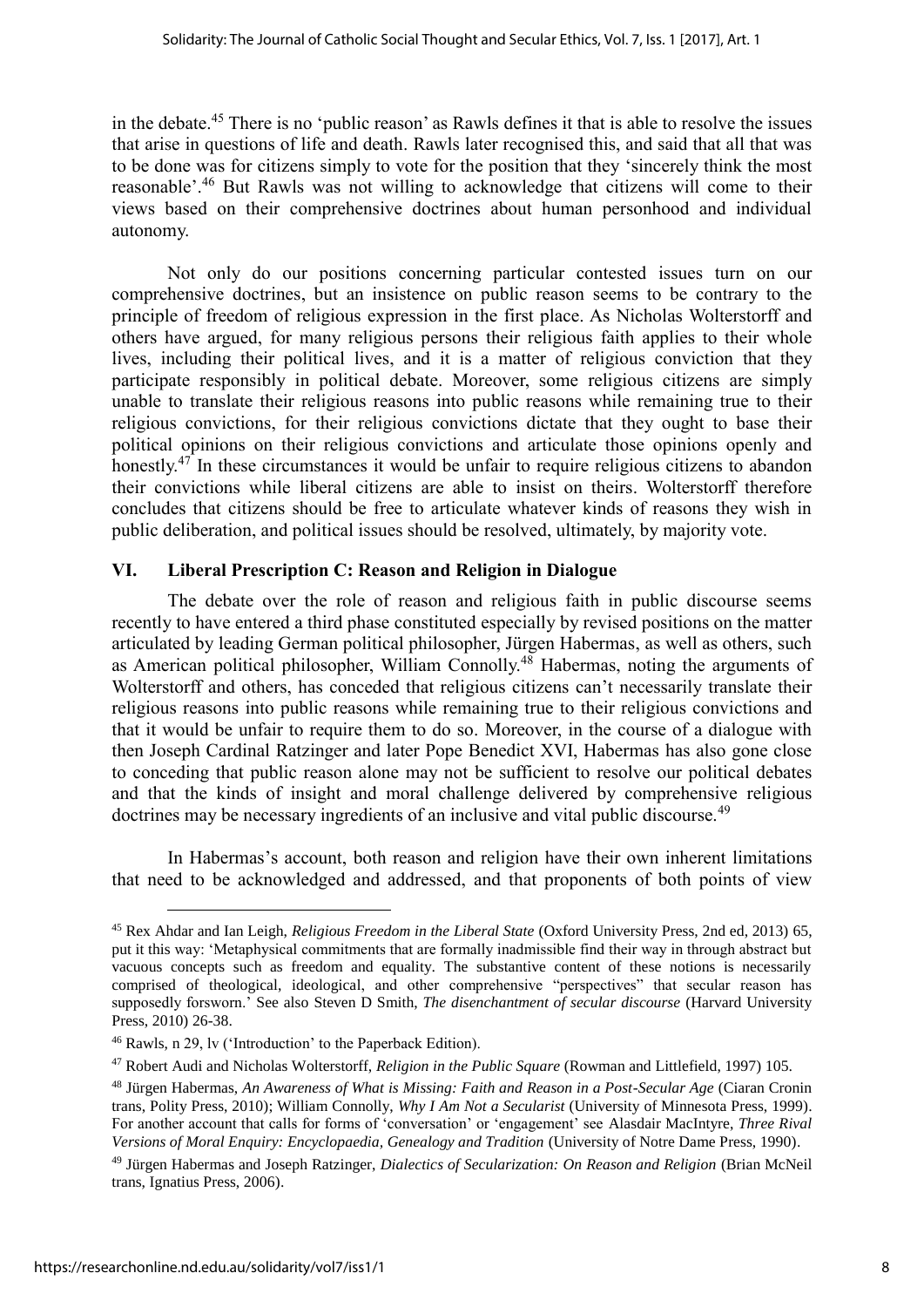should be open to the insights offered by the other side. Naturalistic worldviews, he points out, do not enjoy any prima facie advantage over religious worldviews, or vice versa; there is an ultimately 'inconclusive' confrontation between 'self-critical reason' and 'contemporary religious convictions'.<sup>50</sup> On the 'reason' side, in particular, philosophy has had to recognise its own 'religious-metaphysical origins', including the assimilation by modern western philosophy of certain distinctively Christian ideas which have left an enduring mark on many of the most important concepts in contemporary political and legal thought.<sup>51</sup> Indeed, against a 'blinkered enlightenment which is unenlightened about itself and which denies religion any rational content',<sup>52</sup> he asserts that the secular reason enshrined in the comprehensive doctrines of Enlightenment rationalism must recognise its limitations and that these limitations need to be supplemented by the comprehensive doctrines of religious faith. As Habermas puts it:

[p]ostmetaphysical thinking cannot cope on its own with the defeatism concerning reason which we encounter today both in the postmodern radicalization of the 'dialectic of the Enlightenment' and in the naturalism founded on a naive faith in science.<sup>53</sup>

Moreover:

practical reason fails to fulfil its own vocation when it no longer has sufficient strength to awaken, and to keep awake, in the minds of secular subjects, an awareness of the violations of solidarity throughout the world, an awareness of what is missing, of what cries to heaven.<sup>54</sup>

On the other hand, Habermas insists that religious doctrine also has its limitations—in particular, that each religion is sectional, and unable to provide the 'glue' that is needed to keep an entire modern democratic society together under conditions of radical religious and secular diversity. He therefore continues to insist, in classically liberal terms, on the requirement that the exercise of coercive government power be based only on public or secular reason.

Nonetheless, the point remains that Habermas is concerned lest what he calls 'asymmetrical obligations' be imposed on religious citizens, and he concedes that the liberal state cannot legitimately demand of them anything 'which cannot be reconciled with a life that is led authentically "from faith"'.<sup>55</sup> The 'integral role that religion plays in the life of a person of faith', he notes, means that many religious citizens are unable to undertake any 'artificial division' in their minds between secular and religious reasons, for this 'totalizing

<sup>50</sup> Habermas, *Dialectics of Secularization*, 51; Habermas, *Awareness*, 18.

<sup>51</sup> Habermas, *Dialectics of Secularization*, 38, 44; Habermas, *Awareness*, 17; Habermas, 'Religion in the Public Sphere', 16-17. Habermas later puts it this way: modern science must come to understand itself as 'resulting from a history of reason that includes the world religions': Habermas, 'Religion in the Public Sphere', 19. See, likewise, George Pell, *God and Caesar: Selected Essays on Religion, Politics & Society* (Catholic University of America Press, 2007) 61, who observes: 'Enlightenment modernity fails to understand itself fully unless it acknowledges its Christian roots and context: How can we understand Hume without the background of Calvinist faith and ethics to which he is responding? The French Enlightenment without Jansenism?'.

<sup>52</sup> Habermas, *Awareness*, 18.

<sup>53</sup> Habermas, *Awareness*, 18; cf Habermas, 'Religion in the Public Sphere', 16.

<sup>54</sup> Habermas, *Awareness*, 19.

<sup>55</sup> Habermas, *Awareness*, 21; cf Habermas, 'Religion in the Public Sphere', 8, 11.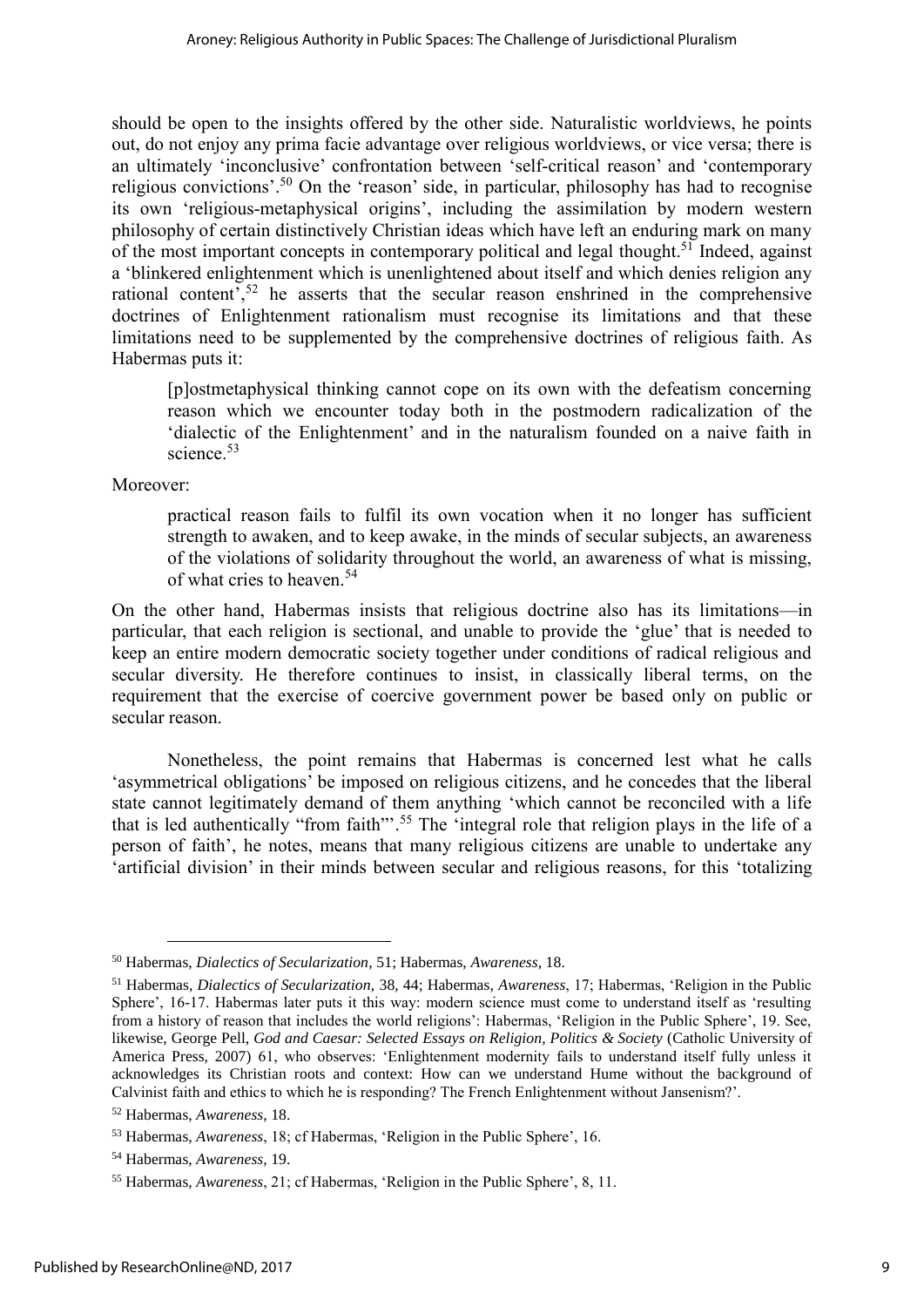trait of a mode of believing ... infuses the very pores of daily life', including political life.<sup>56</sup> Accordingly, Habermas concludes—and this time contrary to Rawls—that ordinary citizens ought to be free to contribute their own religious reasons to political debate without necessarily 'translating' those reasons into 'publicly accessible reasons'.<sup>57</sup>

Habermas's grounds for these conclusions are thus both principled and functional. On the functional side, secular citizens may have much to learn from the insights and contributions of religious citizens, whose language and traditions 'have a special power to articulate moral intuitions, especially with regard to vulnerable forms of communal life'.<sup>58</sup> And it is for precisely this reason that secular citizens have good reason to open their minds to the 'possible truth content' that may be found in religious statements.<sup>59</sup> On the other hand, however, Habermas also insists—this time contrary to Wolterstorff and others—that policies and legal programs must only be enacted by legislators and implemented by holders of public office on the ground of public reason, and never solely on the basis of comprehensive religious doctrines, for to do so would be to proceed contrary to the principle that the state must remain 'neutral towards competing worldviews'.<sup>60</sup> Majority rule, he argues, turns into 'repression' if the majority deploys solely religious arguments to support state-sanctioned policies.<sup>61</sup>

And yet, Habermas does not end with a reiteration of the call for liberal restraint. As he notes, theologian John Milbank denies modern liberal rationalism any 'intrinsic right' to pronounce upon the propositions of a political theology that uses the tools of deconstruction to expose the religious-metaphysical roots of liberal reason.<sup>62</sup> And, as a consequence, Habermas concludes that 'the debate has to be conducted on the respective opponent's playing field', such that 'theological propositions can only be countered by theological arguments, and historical or epistemological propositions by historical and epistemological arguments.<sup>'63</sup> Significantly, Habermas thus seems to recognise the existence of separate spheres of epistemic and normative authority.

But what are the *spaces* in which these authority structures operate? And what if the *spaces themselves* overlap?

#### VII. Towards Phase D: The Problem of Jurisdictional Pluralism

The question of religious engagement in the 'public square' is a characteristically 'liberal-democratic' or 'Western' problem. It has occurred within the context of a modern state system in which centralised institutions of government possess what Max Weber called

<sup>56</sup> Habermas, 'Religion in the Public Sphere', 8, citing Nicholas Wolterstorff, 'The Role of Religion in Decision and Discussion of Political Issues' in Robert Audi and Nicholas Wolterstorff (eds), *Religion in the Public Square: The Place of Religious Convictions in Political Debate* (Rowman and Littlefield, 1997) 105.

<sup>57</sup> Habermas, 'Religion in the Public Sphere', 8-9

<sup>58</sup> Habermas, 'Religion in the Public Sphere', 10.

<sup>59</sup> Habermas, 'Religion in the Public Sphere', 11.

<sup>60</sup> Habermas, 'Religion in the Public Sphere', 9.

<sup>61</sup> Habermas, 'Religion in the Public Sphere', 12.

<sup>62</sup> Habermas, 'Religion in the Public Sphere', 19, citing John Milbank, *Theology and social theory: Beyond secular reason* (Basil Blackwell, 1990); John Milbank, Catherine Pickstock and Graham Ward (eds), *Radical Orthodoxy* (Routledge, 1999).

<sup>63</sup> Habermas, 'Religion in the Public Sphere', 19.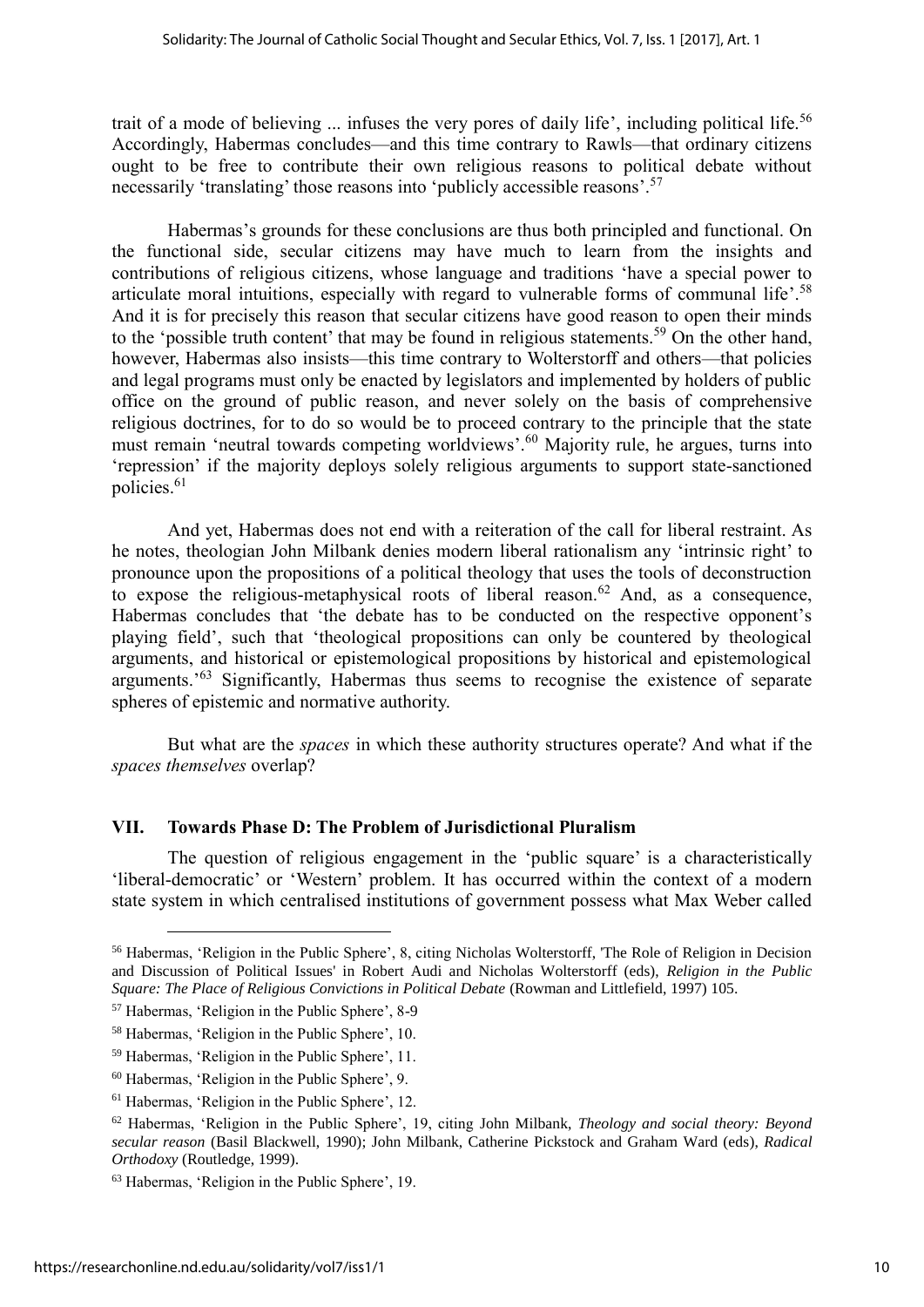a 'monopoly of the legitimate use of physical force within a given territory'.<sup>64</sup> For, as Nicholas Wolterstorff has pointed out, the legitimate use of coercive force is an underlying concern in the debate.<sup>65</sup> But it's not only the question of *coercion* that matters; it is the state's *monopoly* over this power that is also at stake.

In the philosophy of law much attention has been given to the legal structure and conditions of this monopoly, and especially the way in which modern legal orders are premised on certain ideas—such as 'sovereignty', '*grundnorm*' or 'rule of recognition' which are meant to guarantee the unity of the law within a state: as a hierarchical system in which every rule or norm derives its validity from a higher authorising rule, at the apex of which is a final institution, rule or norm that authenticates the entire legal order.<sup>66</sup> However, just as the existence and persistence of 'deep, multidimensional plurality' in religious matters has challenged the Enlightenment faith in reason,  $67$  so the emergence and intensification of legal and jurisdictional pluralism is now challenging the state's territorial monopoly.<sup>68</sup> This pluralism comes about in diverse ways, whether it's through supranational political structures like the European Union, or through demands for regional autonomy and/or secession by 'subnational' units; and it includes social and religiously grounded pluralism, as when religious communities call for measures of independent self-government. The state's monopoly over the determination of what constitutes binding law is challenged by these various forms of legal pluralism. And when the pluralism concerns religious communities, it poses yet another challenge to the role of public reason. But this time the issue is not whether a particular religious group is going to 'take over' the state, but rather the emergence of alternative forms of non-state public order that compete with the state. Let me explain.

For its adherents, religious conviction is not simply a matter of individual conscience and private belief, but is expressed in communal norms and authority structures that play a role that is very difficult to contain within purely 'private' and 'personal' spaces or realms. The accommodation of *Shari'a* within western legal systems raises this question very squarely, not least because in Islamic thought the practices that are followed by the faithful Muslim are routinely translated, not merely as 'morality', but as 'law', and are comprehensive in scope.<sup>69</sup> Christian formulations, while usually less oriented to 'law', are often similarly comprehensive.<sup>70</sup> The claims of religious communities to measures of selfgovernance and autonomy which flow into public expressions of religious ethos and culture

<sup>64</sup> Max Weber, 'Politics as a Vocation' in H H Gerth and C Wright Mills (eds), *From Max Weber: Essays in Sociology* (Oxford University Press, 1946) 77. On coercion, see Rawls, n 34, 767.

<sup>65</sup> Nicholas Wolterstorff, 'The Paradoxical Role of Coercion in Political Liberalism,' *Journal of Law, Philosophy, and Culture* 1.1 (2007): 135. See also Nicholas Wolterstorff, 'Why Can't We All Just Get Along with Each Other?' in Nigel Biggar and Linda Hogan (eds), *Religious Voices in Public Places* (Oxford University Press, 2009) 17.

<sup>66</sup> H. L. A. Hart, *The Concept of Law* (Clarendon Press, 1961); Hans Kelsen, *General Theory of Law and State* (A Wedberg trans, Harvard Universityh Press, 1945).

 $67$  Connolly, n 48, 186.

<sup>68</sup> Cf Neil Walker (ed), *Sovereignty in Transition* (Hart Publishing, 2003); Brian Tamanaha, *A General Jurisprudence of Law and Society* (Oxford University Press, 2001).

<sup>69</sup> For a profound challenge to this conception of law and ethics in Islamic thought, see Tariq Ramadan, *Radical Reform: Islamic Ethics and Liberation* (Oxford University Press, 2009). On the comprehensiveness of Shari'a, see Abdullahi Ahmed An-Na'im, *Toward an Islamic Reformation: Civil Liberties, Human Rights, and International Law* (Syracuse University Press, 1996) 11; Tariq Ramadan, *Islam, the West, and the Challenge of Modernity* (Islamic Foundation, 2001) 33-34; Wael Hallaq, '"Muslim Rage" and Islamic Law,' *Hastings Law Journal* 54 (2003): 1705, 1716.

<sup>70</sup> E.g., Oliver O'Donovan, *Resurrection and Moral Order: An Outline for Evangelical Ethics* (Eerdmans, 2nd ed, 1994) 200.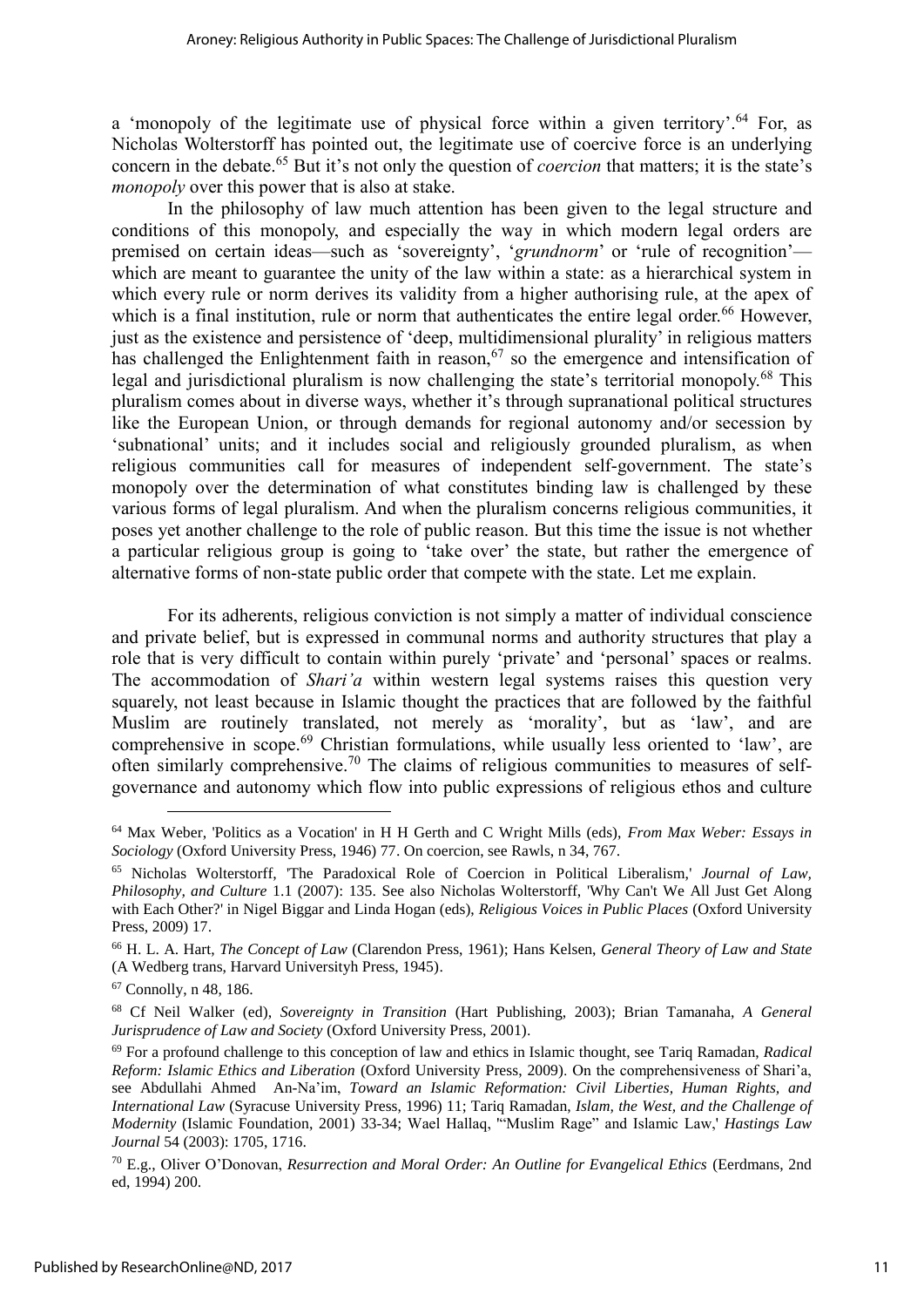add a layer of complexity to the issue that cannot be avoided. This additional layer of complexity arises because on most liberal accounts, religious believers are perfectly free to order their personal lives, their families and their religious communities on the basis of their religious convictions. But in the self-conceptions of many religious believers, the demands of community are not easily restricted to the otherworldly, the personal or the private. For them, religious community life is emphatically also public, and even political.<sup>71</sup> As William Connolly puts it (but without really grappling with the issue): the 'multiple loyalties' of these individuals and groups 'transcend the boundaries of the state itself'.<sup>72</sup>

The debate over the accommodation of *Shari'a* within Western legal systems has brought this issue to the fore. In Jocelyne Cesari's words: 'Islam's arrival has reopened a case previously considered closed: the relationship between church and state'.<sup>73</sup> Except that what is at stake is not simply the question whether religious convictions should have a role in the determination of how the state's monopolistic coercive powers should be exercised, but rather the extent to which the law internal to religious communities should have an external and public expression and effect.

The classically liberal approach is to understand religious communities as legitimately formed through voluntary decisions made by individuals in exercise of their right to freedom of association. The classically liberal response to the question of accommodating *Shari'a* or other religious laws within Western legal orders is to insist on its voluntariness and thus, by implication, its limitation to individuals who freely volunteer to be part of a particular religious community. That way, there is thought to be no question (formally at least) of any coercion, and thus the line between the coercive powers of the state and the consensual grounds of voluntary religious association is maintained.

But the issue is never so simple as this, for the voluntariness on which the liberal principle is predicated may not always apply—perhaps cannot apply—to the way in which personal identity is formed within densely religious communities.<sup> $74$ </sup> Religion for many is something one is born into—one is nurtured and educated into the faith by family, school, church, temple and mosque. How far will a liberal state allow religious communities such as these to define their own standards and express them in various public ways? The negative response of the Canadian province of Ontario to the call for *Shari'a* adjudication under the provincial arbitration law is an instructive illustration of the very real limits that liberal states may be prepared to impose.<sup>75</sup> The decision of the European Court of Human Rights to uphold the dissolution of the Turkish *Refah Partisi* (Welfare Party) on the ground of its support for *Shari'a* is another case in point.<sup>76</sup> As John Finnis has shown, the decision amounted to an

<u>.</u>

<sup>71</sup> For representative samples of Christian political theology, see Oliver O'Donovan and Joan Lockwood O'Donovan (eds), *From Irenaeus to Grotius: A Sourcebook in Christian Political Thought, 100-1625* (Eerdmans, 1999) and William T Cavanaugh and Peter Scott (eds), *The Blackwell Companion to Political Theology* (Blackwell, 2004).

 $72$  Connolly, n 48, 95.

<sup>73</sup> Jocelyne Cesari, 'Islam and the Secularized Nation' in Nigel Biggar and Linda Hogan (eds), *Religious Voices in Public Places* (Oxford University Press, 2009) 286, 288.

<sup>74</sup> Communitarians have long questioned the liberal conception of the self. See Michael J Sandel, *Liberalism and the Limits of Justice* (Cambridge University Press, 1998). Cf also Charles Taylor, *Sources of the self: The making of the modern identity* (Harvard University Press, 1989).

<sup>75</sup> See Jean-François Gaudreault-DesBiens, 'Religious Courts' Recognition Claims: Two Qualitatively Distinct Narratives' in Rex Ahdar and Nicholas Aroney (eds), *Shari'a in the West* (Oxford University Press, 2010) 59.

<sup>76</sup> *Refah Partisi (Welfare Party) and ors v Turkey* (2003) 37 E.H.R.R. 1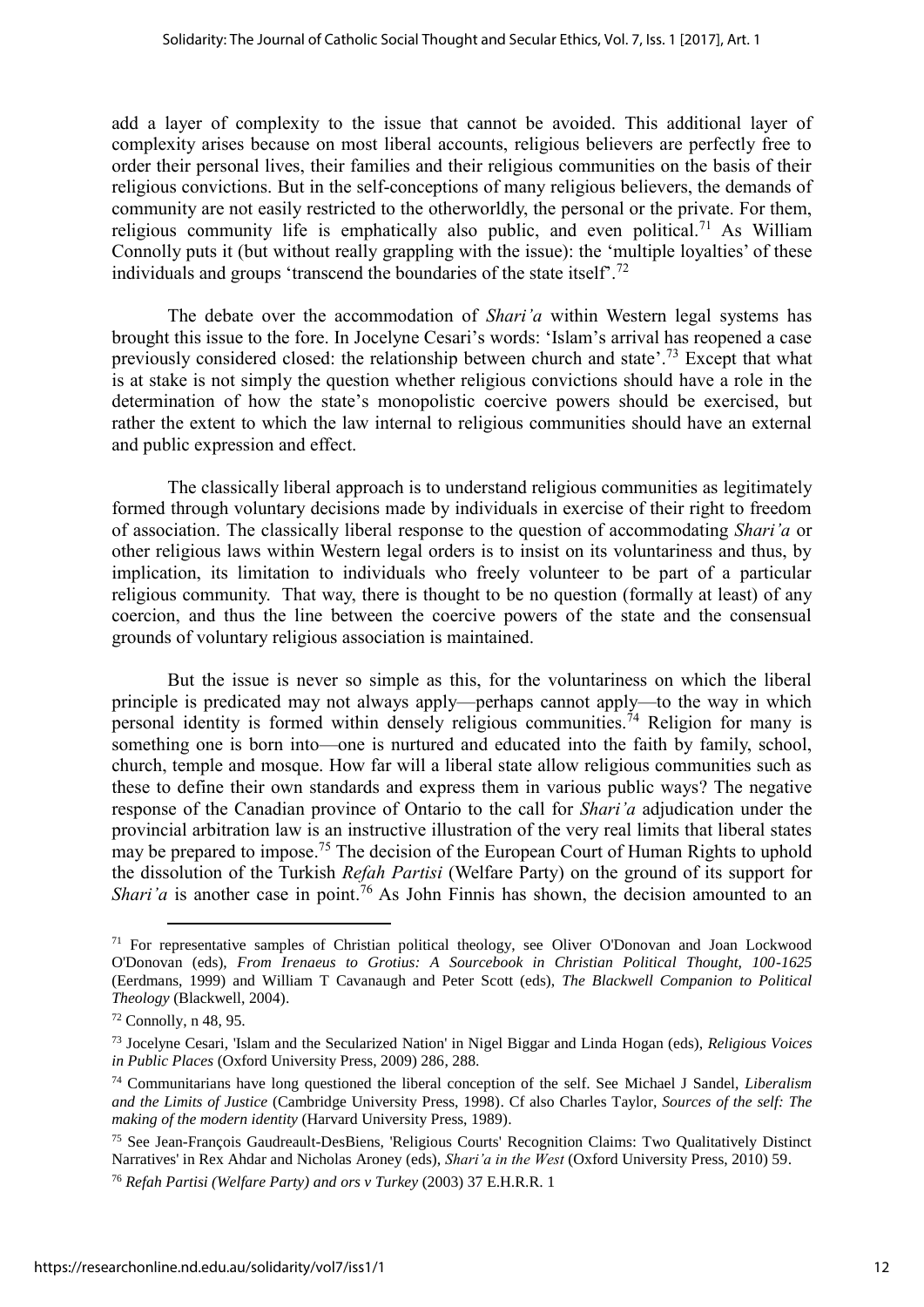assessment that the advocacy and intention to introduce *Shari'a* or a kind of Millet system in which *Shari'a* would apply to all Muslim citizens is inherently illegitimate because it is incompatible with democracy, the rule of law, and the European Convention on Human Rights.<sup>77</sup> And here in Australia, the President of the Australian Federation of Islamic Councils made a submission to a public inquiry in which he called for the establishment of a form of 'legal pluralism' under which Australian Muslims would be able to govern themselves in a kind of Millett system.<sup>78</sup> Like previous proposals for *Shari'a* in Australia, the suggestion was immediately rebuffed—by the Attorney-General, by media commentators, and by many within the Islamic community itself.<sup>79</sup> There is strong public opposition to *Shari'a* in Australia, while at the same time, as in most Western countries, Muslims are in fact free, within the general limits of the law, to conduct their own affairs in terms of their particular religious convictions, just as all religious groups are.

Now, each of these cases was about *Shari'a*, but in different ways. The Ontario and Australian cases concerned religious arbitration—an ostensibly voluntary and private process; the Turkish case concerned the policies of a political party—a very public and political matter. We might therefore be inclined to classify them separately. But I am not so sure.

Undoubtedly, one of the central worries in the Ontario case was the potential for religious arbitration, especially when applied to marriage, divorce and custody questions, to operate in a discriminatory way against women.<sup>80</sup> The rights of women was a driving concern. But accompanying this was a second worry—which I suspect was at least an equally powerful motivation. This was that religious arbitration by *Shari'a* tribunals would have the tendency not only support the separate existence of Muslim communities as insular minority groups within the province, but also the very public character that this expression of Muslim religiosity might increasingly take. Religious practices and expectations would have a tendency to expand into more and more forms of public expression, shaping the public spaces in which all citizens have to live.

In this respect, the case was not so much unlike that of the *Refah Partisi*. For what the Turkish law did was to dissolve the party and distribute its assets—a measure aimed at what is in law an entirely voluntary association—but an association whose explicit goals were to engage in politics and shape public policy at the highest levels of the polity. It was the enforcement of *Shari'a* as a matter of public law that was the central worry motivating the decision to dissolve the party and the determination of the European court upholding that decision. As Paul Taylor has pointed out, the Grand Chamber of the European Court of Human Rights declared that all religions must be limited to 'the sphere of private religious

<sup>77</sup> John Finnis, 'Endorsing Discrimination between Faiths: A Case of Extreme Speech?' in Ivan Hare and James Weinstein (eds), *Extreme Speech and Democracy* (Oxford University Press, 2009) 430. See also Rex Ahdar and Nicholas Aroney, 'The Topography of Shari'a in the Western Political Landscape' in Rex Ahdar and Nicholas Aroney (eds), *Shari'a in the West* (Oxford University Press, 2010) 1, 21-3.

<sup>78</sup> Australian Federation of Islamic Councils, 'Embracing Australian Values, and Maintaining the Rights to be Different' (Submission to the Inquiry into Multiculturalism in Australia, Joint Standing Committee on Migration, Parliament of Australia, 4 April 2011).

<sup>79</sup> Patricia Karvelas, 'Imam wants sharia law here, but A-G says no way', *The Australian*, 18 May 2011; Chris Merritt, 'It was a mistake to mention sharia law, admits Australian Islamic leader', *The Australian*, 17 June 2011.

<sup>80</sup> Ayelet Shachar, 'State, Religion, and the Family: The New Dilemmas of Multicultural Accommodation' in Rex Ahdar and Nicholas Aroney (eds), *Shari'a in the West* (Oxford University Press, 2010) 115.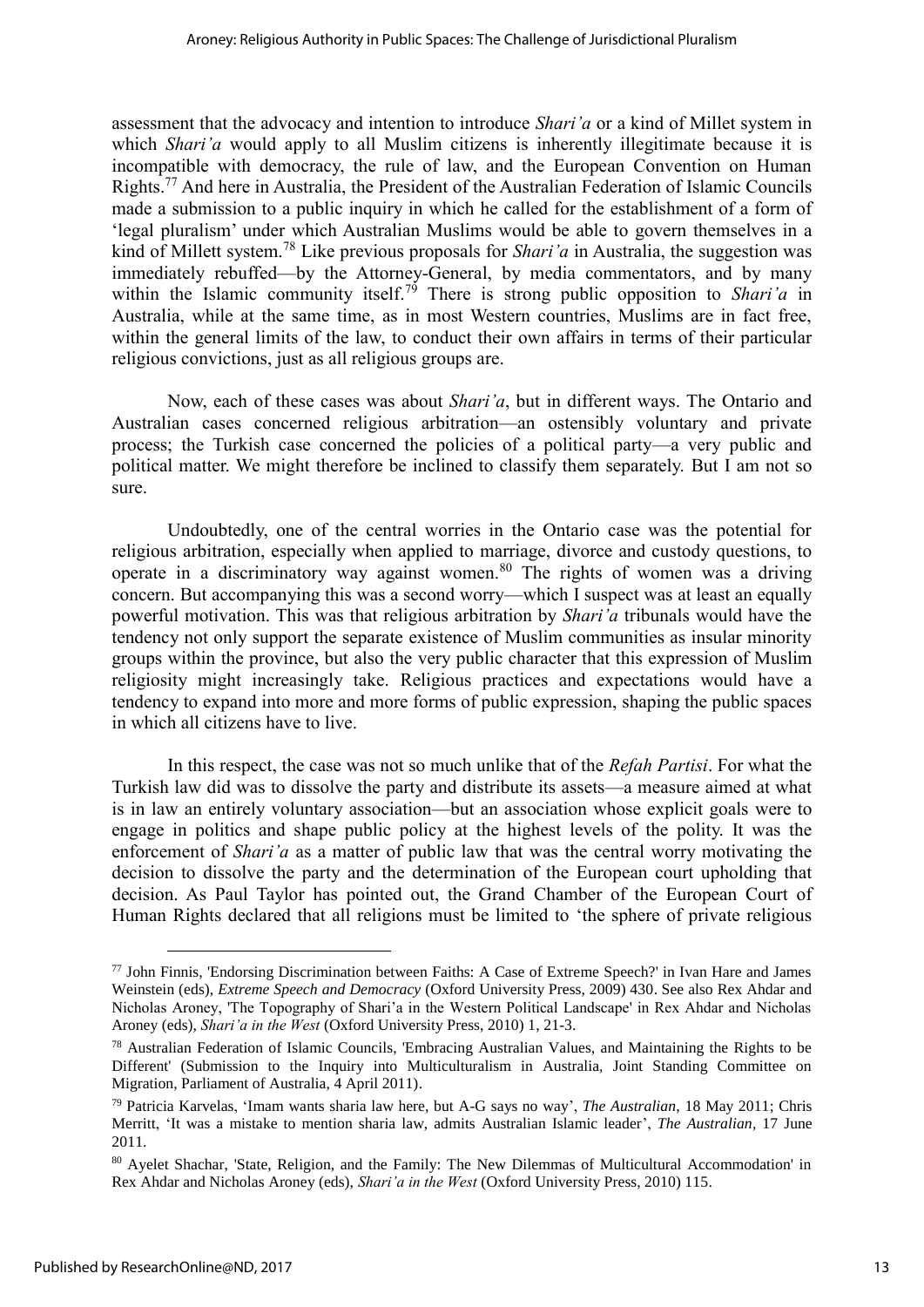practice',<sup>81</sup> whereas the *Refah Partisi* was proposing, through a renewed Millett system, a fundamental change to the 'organisation and functioning of society as a whole'. $82$  As the Grand Chamber put it, while an individual has the right to 'observe in his private life the requirements of his religion', the government of Turkey is entitled to 'prevent the application within its jurisdiction of private law rules of religious inspiration prejudicial to public order and the values of democracy'.<sup>83</sup> Such freedoms, the Court continued, 'cannot encroach upon the State's role as the neutral and impartial organiser of the exercise of religions, faiths and beliefs'.<sup>84</sup> The state's monopolistic final say over the exercise of coercive force was thus emphatically affirmed.

It is in this context that the Australian government response to the proposal of a modified Millett system in Australia needs to be understood. As the Attorney-General put it, while religious groups are free to use voluntary, informal dispute resolution methods to resolve controversies in matters of private life, these most emphatically remain subject to Australian law, for when it comes to the 'legal system' itself there can be only 'one culture' and one system of law, with the implication that *Shari'a* principles can have no place in shaping the constitutional structure of the legal system as a whole.<sup>85</sup>

As these three cases illustrate, the *Shari'a* question is not only an issue about the private expression of religious convictions but is also about the public expression of religious beliefs and practices. The Western liberal settlement of religious difference has not only depended upon an (ever-shifting) conception of 'reason' or 'public reason' as offering a common ground between religions, but also upon a paradigm of democratic practice consisting of open, peaceable contestation of political views. This paradigm of democratic contestation is challenged by the development of religious enclaves—pertaining to *any* religion—that are thought to be 'closed' and 'authoritarian' rather than 'open' and 'egalitarian'. What possible role can liberal, non-sectarian 'reason' play in a context such as this? This is the deep worry, I suspect, that lay behind the decision of Ontario to close down state support for religious arbitration of all kinds—whether Islamic, Jewish, Christian or otherwise.

#### VIII. Conclusions

1

I draw attention to these issues not with the intention of wanting to curtail religious expression and practice—far from it. Nor is it my intention to offer ready solutions to these issues. But it does seem to me that these issues are interconnected in ways that we haven't quite articulated to ourselves. This is because we continue to think, instinctively, in terms of the liberal distinction between the private and the public, and so we tend to classify questions about the role of religious reasons in public affairs into one category ('non-establishment'), and questions about religious expression within the private spheres of conscience, family, school and religious community into another ('free exercise'). But precisely because from the standpoint of at least some religious perspectives there is no hard and fast line to be drawn

<sup>81</sup> *Refah Partisi (Welfare Party) v Turkey* (2003) 37 E.H.R.R. 1, para 125.

<sup>82</sup> Paul Taylor, *Freedom of Religion: UN and European Human Rights Law and Practice* (Cambridge: Cambridge University Press, 2005) 316-8.

<sup>83</sup> *Refah Partisi (Welfare Party) v Turkey* (2003) 37 E.H.R.R. 1, para 128.

<sup>84</sup> *Refah Partisi (Welfare Party) v Turkey* (2003) 37 E.H.R.R. 1, para 128.

<sup>85</sup> Hon Robert McClelland, 'Interview on Australian Agenda with Peter Van Onselen', 22 May 2011 <http://www.attorneygeneral.gov.au/www/ministers/mcclelland.nsf/Page/Transcripts\_2011\_SecondQuarter\_22n dMAY2011-InterviewonAustralianAgendawithPeterVanOnselen?open&query=sharia> (accessed 13 July 2011).